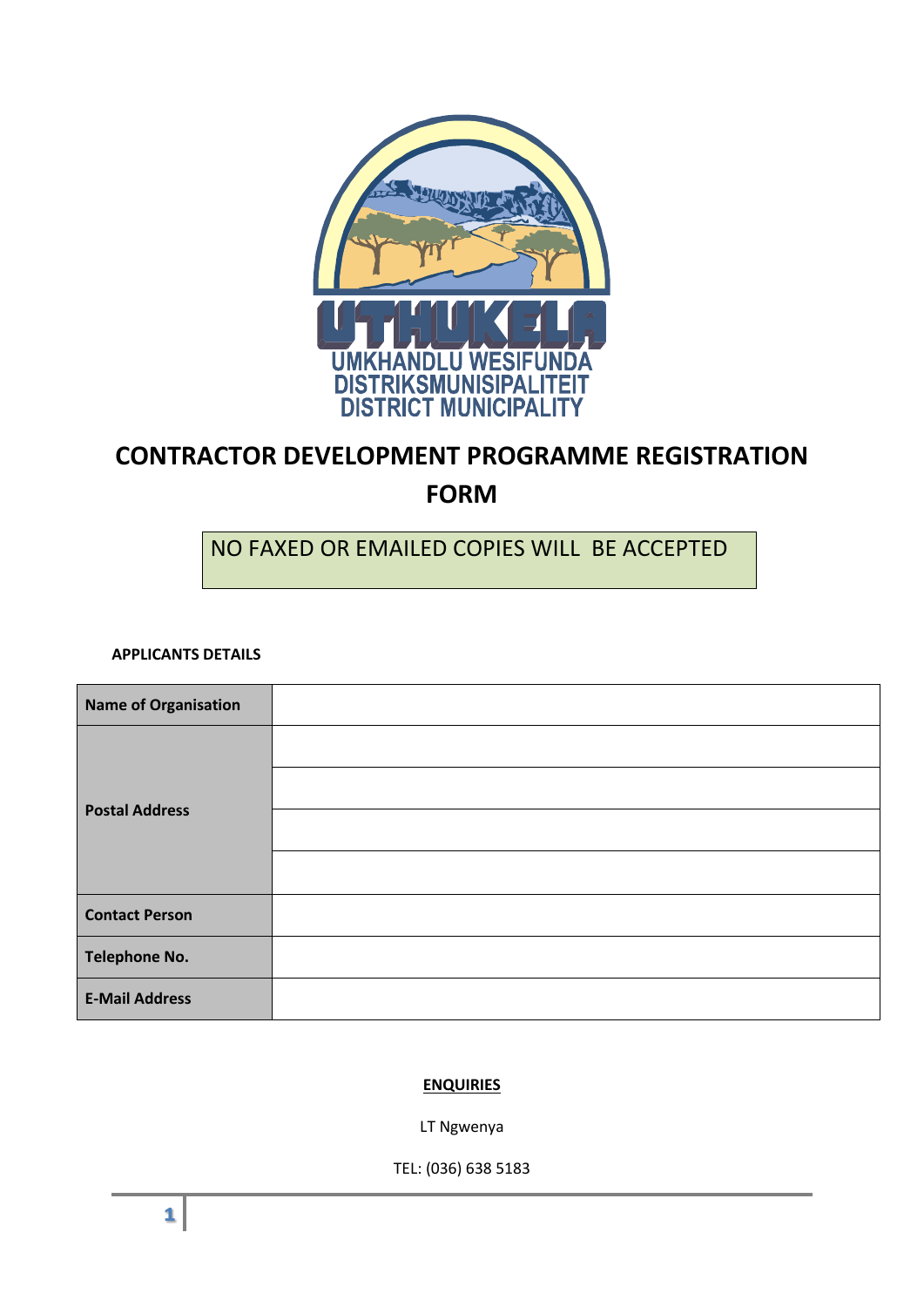# **DEVELOPMENT PROGRAMME DATABASE CHECKLIST**

| THE FOLLOWING DOCUMENTS MUST BE                  | Υ | N | N/A | <b>OFFICE</b> |
|--------------------------------------------------|---|---|-----|---------------|
| <b>ATTACHED</b>                                  |   |   |     | <b>USE</b>    |
| <b>Valid CIDB Registration Certificate</b>       |   |   |     |               |
| Valid BEE Certificate/ Certified Copy            |   |   |     |               |
| <b>SARS certificate/PIN</b>                      |   |   |     |               |
| <b>CSD Attached</b>                              |   |   |     |               |
| Rates Account of the Business registered address |   |   |     |               |

# **SECTION A: INTRODUCTION, GUIDELINE & KEY POINTS TO REMEMBER**

- 1. ALL APPLICANTS ARE ADVISED THAT ONLY ORIGINAL UTHUKELA DISTRICT MUNICIPALITY FORMS OR PHOTOSTAT COPIES THEREOF WILL BE PROCESSED. ANY DOCUMENT THAT HAS BEEN RETYPED OR REDRAFTED WILL BE DISREGARDED AND RETURNED TO APPLICANT
- 2. IT IS IMPERATIVE THAT ALL SUPPORTING DOCUMENTS WITH AN ORIGINAL SIGNATURE BE SUBMITTED.
- 3. APPLICATIONS WITH COPIED SIGNATURES WILL NOT BE CONSIDERED
- 4. CONTRACTOR'S PROVIDING INCORRECT INFORMATION OR FRAUDULENT INFORMATION IN THEIR FORMS WILL BE DISQUALIFIED FROM REGISTERING ON THE DATABASE.
- 5. ANY ALTERATIONS MADE BY THE CONTRACTOR, TO ITS OWN INFORMATION INSERTED ON THIS DOCUMENT MUST BE INITIALLED BY THE CONTRACTOR.
- 6. IT IS TH E CONTRACTORS RESPONSIBILITY TO ENSURE THAT MUNICIPALITY HAS THE CORRECT AND VALD INFORMATION AT ALL TIMES.

# **SECTION B: COMPANY INFORMATION**

| 1. Business Particulars                             |  |  |  |  |  |  |  |
|-----------------------------------------------------|--|--|--|--|--|--|--|
| Name of Business as                                 |  |  |  |  |  |  |  |
| per CIPC                                            |  |  |  |  |  |  |  |
| <b>Trading As</b>                                   |  |  |  |  |  |  |  |
| <b>Registration Number</b>                          |  |  |  |  |  |  |  |
| Physical Address (attach proof of physical address) |  |  |  |  |  |  |  |
| <b>Building</b>                                     |  |  |  |  |  |  |  |
| <b>Street</b>                                       |  |  |  |  |  |  |  |
| Town                                                |  |  |  |  |  |  |  |
| <b>Municipality Ward</b>                            |  |  |  |  |  |  |  |
| <b>Local Municipality</b>                           |  |  |  |  |  |  |  |
| <b>Telephone Number</b>                             |  |  |  |  |  |  |  |
| <b>Contact Numbers</b>                              |  |  |  |  |  |  |  |
| <b>Email Address</b>                                |  |  |  |  |  |  |  |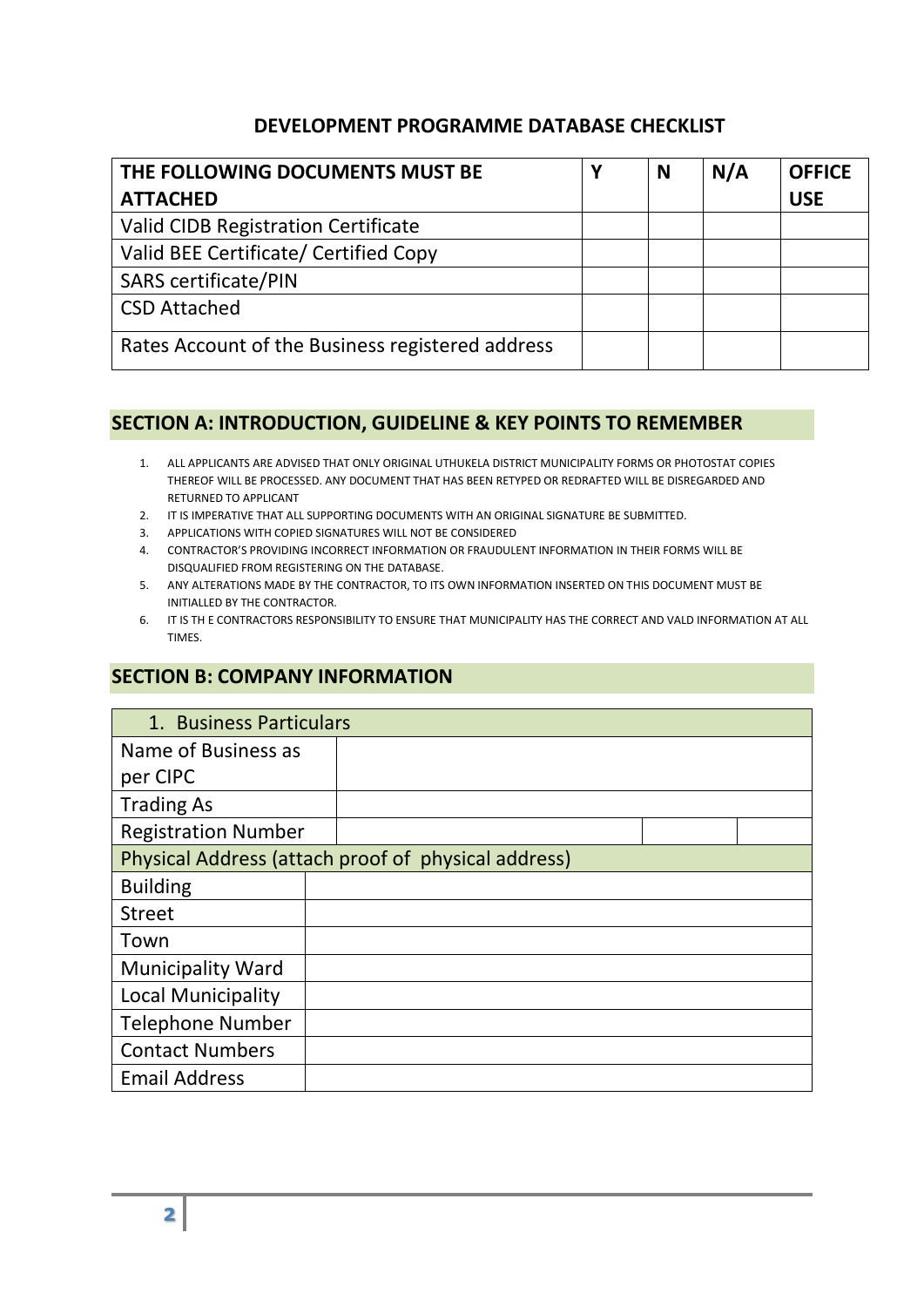## **ANNEXURE A:**

**Schedule of Recently Completed Contracts/Projects by the Company (attach company profile)**

| <b>No</b>      | <b>NAME OF</b><br><b>PROJECT</b> | <b>Employer/Main</b><br><b>Contractor</b><br>(Name, Tel no Fax<br>and E-mail Address) | <b>Principal</b><br><b>Agent/Architect</b><br><b>Consulting</b><br><b>Engineer</b><br>(name, Tel No,<br>and E-mail<br>address | <b>Nature of</b><br><b>Work</b><br>(Trades) | <b>Value of</b><br><b>Work</b><br>(incl. Vat | Year<br>Completed |
|----------------|----------------------------------|---------------------------------------------------------------------------------------|-------------------------------------------------------------------------------------------------------------------------------|---------------------------------------------|----------------------------------------------|-------------------|
| C <sub>1</sub> |                                  |                                                                                       |                                                                                                                               |                                             |                                              |                   |
| C <sub>2</sub> |                                  |                                                                                       |                                                                                                                               |                                             |                                              |                   |
| C <sub>3</sub> |                                  |                                                                                       |                                                                                                                               |                                             |                                              |                   |
| C <sub>4</sub> |                                  |                                                                                       |                                                                                                                               |                                             |                                              |                   |
| C <sub>5</sub> |                                  |                                                                                       |                                                                                                                               |                                             |                                              |                   |

### **ANNEXURE B**

## **Plant & Equipment and Tools of the Company Proof to be attached**

| <b>DESCRIPTION (type, size, capacity etc.)</b> | <b>Quantity</b> | Year of manufacture |
|------------------------------------------------|-----------------|---------------------|
|                                                |                 |                     |
|                                                |                 |                     |
|                                                |                 |                     |
|                                                |                 |                     |
|                                                |                 |                     |
|                                                |                 |                     |

**SIGNATURE……………………………………………………………………………… DATE:………………………….. (**Of person authorized to sign on behalf of the contractor)